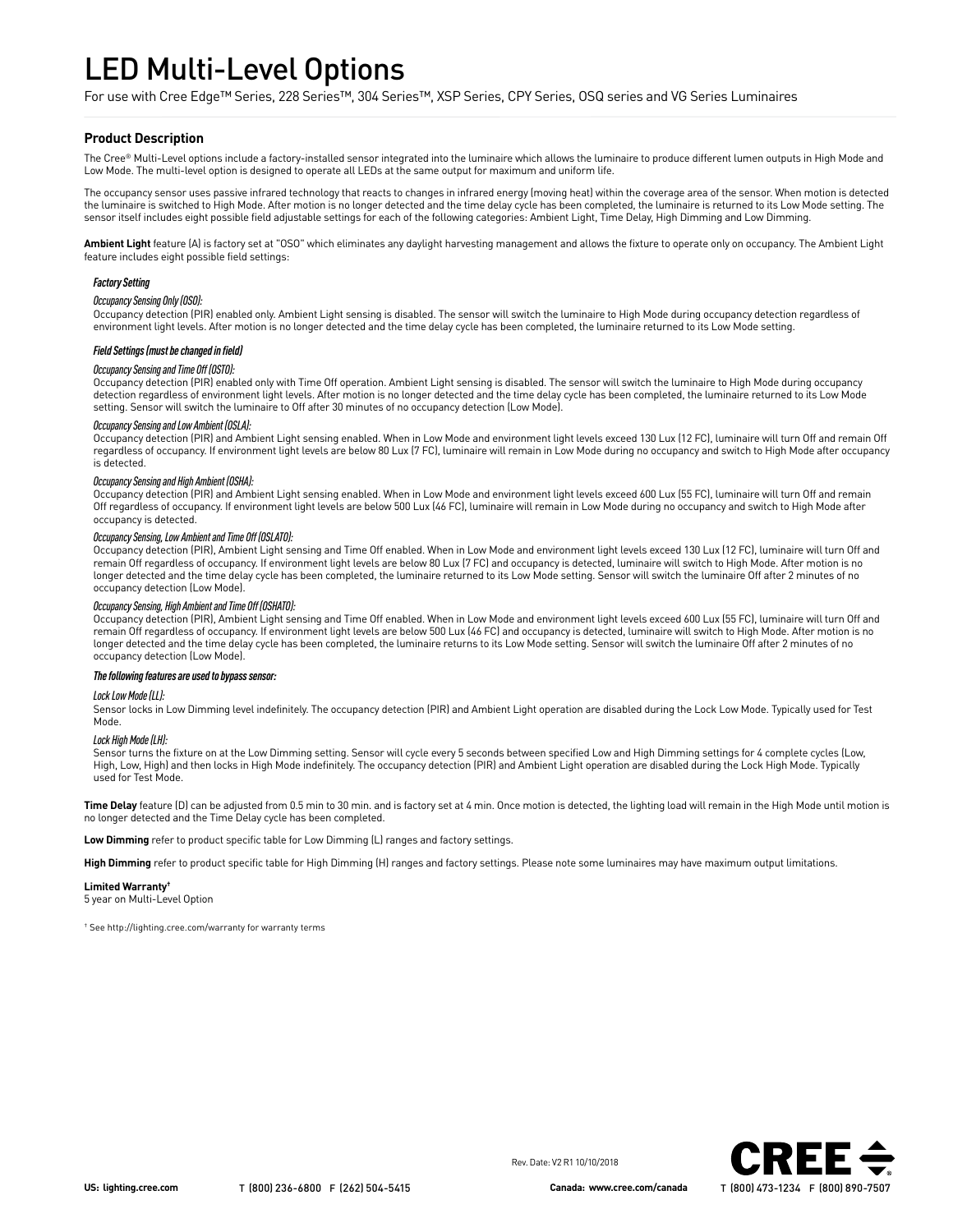**Figure 1 –** Cree Edge™, Cree Edge™ High Output and OSQ Series Area and Flood Luminaires, and XSP Street and Area Luminaires



**Figure 2 –** Cree Edge™ and CPY250™ Canopy/Soffit Luminaires, 304 Series™ and 228 Series™ Recessed Canopy/Soffit Luminaires, 304 Series™ Interior Recessed and Flood Luminaires



**Figure 3 –** Cree Edge™ and XSPW™ Wall Mount Luminaires, Cree Edge™ and 304 Series™ Parking Structure Luminaires, and VG Series Vehicle Garage Luminaires



| <b>Sensor Details</b>                                                                                                                                                                  |                                                                                                                                                                                                                                                                                                                                                                                                             |  |  |  |  |  |  |
|----------------------------------------------------------------------------------------------------------------------------------------------------------------------------------------|-------------------------------------------------------------------------------------------------------------------------------------------------------------------------------------------------------------------------------------------------------------------------------------------------------------------------------------------------------------------------------------------------------------|--|--|--|--|--|--|
| Luminaire                                                                                                                                                                              | <b>Coverage Area</b>                                                                                                                                                                                                                                                                                                                                                                                        |  |  |  |  |  |  |
| Cree Edge™, Cree Edge™ High Output and OSQ Series<br>Area and Flood Luminaires, and XSP Street and Area<br>Luminaires                                                                  | Lens coverage: 30' [9.1m] optimal mounting height and 60' [18.3m] diameter coverage with a 360° circular pattern. The<br>minimum and maximum mounting heights are 20' (6.1m) and 40' (12.2m) respectively. Lens mounting height to coverage<br>radius is 1:1.<br>See Figure 1.<br>Note: When mounting heights are above 30' (9.1m), the sensor only detects large objects such as fork lift trucks or cars. |  |  |  |  |  |  |
| Cree Edge™ and CPY250™ Canopy/Soffit Luminaires,<br>304 Series™ and 228 Series™ Recessed Canopy/Soffit<br>Luminaires, and 304 Series™ Interior Recessed and<br><b>Flood Luminaires</b> | Lens coverage: 20' (6.1m) optimal mounting height and 40' (12.2m) diameter coverage area with a 360° circular pattern.<br>The minimum and maximum mounting heights are 10' (3m) and 30' (9.1m) respectively. Lens mounting height to coverage<br>radius ratio is 1:1.<br>See Figure 2.                                                                                                                      |  |  |  |  |  |  |
| Cree Edge™ and XSPW™ Wall Mount Luminaires, Cree<br>Edge™ and 304 Series™ Parking Structure Luminaires,<br>and VG Series Vehicle Garage Luminaires                                     | Lens coverage: 10' (3m) optimal mounting height and 50' (15.2m) diameter coverage area with a 360° circular pattern. The<br>maximum mounting height is 15' (4.6m). Lens mounting height to coverage radius is 1:2.5.<br>See Figure 3.                                                                                                                                                                       |  |  |  |  |  |  |

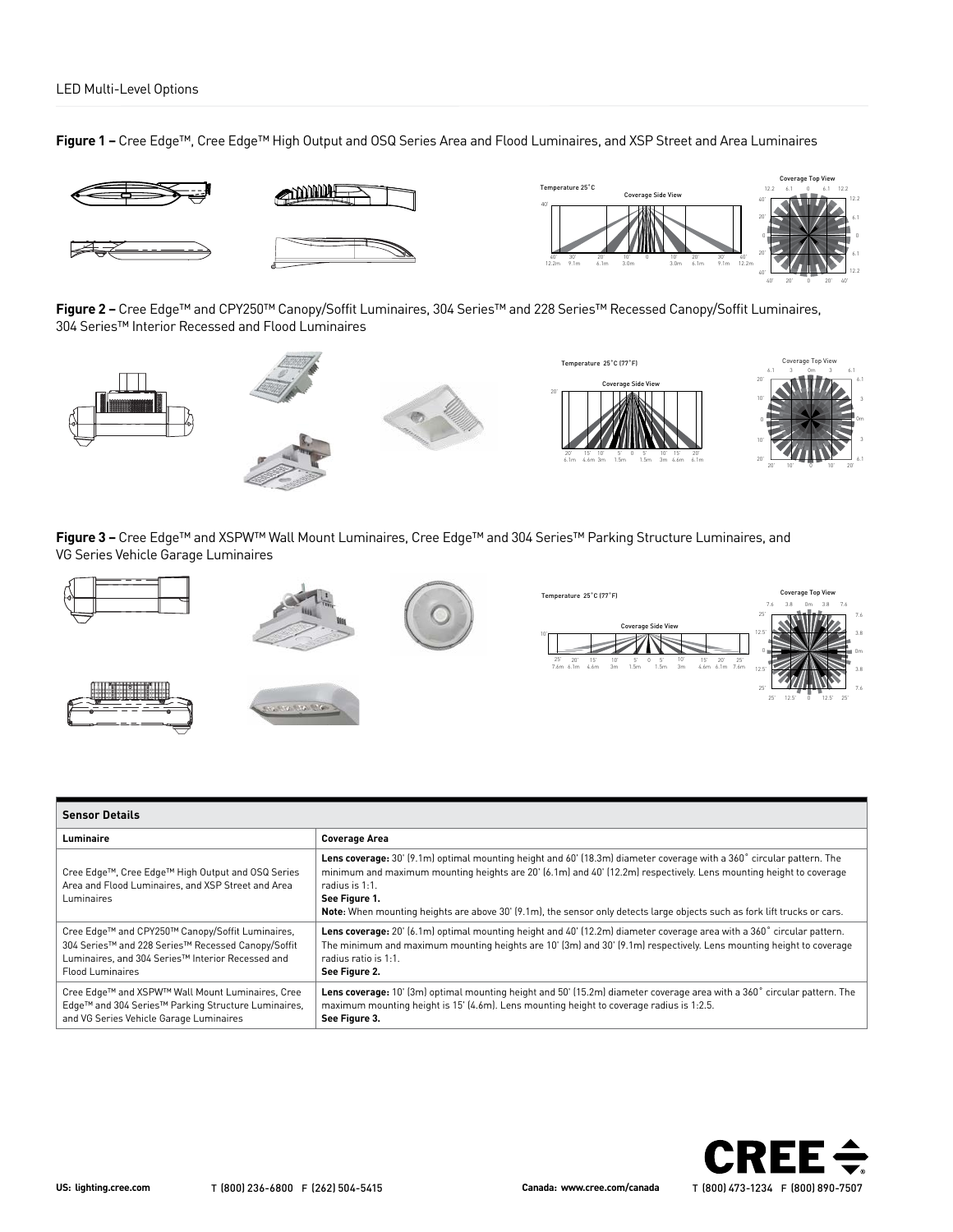# **Product Availability**

|                 | Cree Edge™ Series Luminaires |                                                    |                            |                            |                                             |                                 |                   |                          |                          |                      |                         |                                    |
|-----------------|------------------------------|----------------------------------------------------|----------------------------|----------------------------|---------------------------------------------|---------------------------------|-------------------|--------------------------|--------------------------|----------------------|-------------------------|------------------------------------|
| <b>Drive</b>    |                              | Area & Flood                                       |                            |                            |                                             | Area & Flood Round<br>Canopy    |                   | <b>Interior</b><br>Round | Parking                  | Pathway <sup>1</sup> | <b>Security</b>         | <b>High Output</b><br>Area & Flood |
| Current<br>(mA) | Voltage                      | Direct &<br><b>Adiustable Arm</b><br><b>Mounts</b> | Post Top<br><b>Mounts</b>  | <b>SA</b><br><b>Mounts</b> | Direct &<br>Adjustable<br><b>Arm Mounts</b> | Post Top<br>Mounts <sup>1</sup> | <b>All Mounts</b> | <b>All Mounts</b>        | <b>All Mounts</b>        | <b>All Mounts</b>    | <b>Wall Mount</b>       | <b>All Mounts</b>                  |
| 350             | 120-277                      | 20-160 LEDsF,P,R                                   | 40-160 LEDs <sup>F,P</sup> | N/A                        | 40-120 LEDsF                                | N/A                             | 40-160 LEDsF,P    | N/A                      | 40-100 LEDsF             | N/A                  | 20-80 LEDsF             | N/A                                |
|                 | 347-480                      | 20-160 LEDs                                        | 40-80 LEDs                 | N/A                        | N/A                                         | N/A                             | N/A               | N/A                      | N/A                      | N/A                  | N/A                     | N/A                                |
| 525             | 120-277                      | 20-160 LEDsF,P,R                                   | 40-160 LEDsF.F             | N/A                        | 40-120 LEDs <sup>F</sup>                    | N/A                             | 40-160 LEDsF,P    | N/A                      | 40-100 LEDs <sup>F</sup> | N/A                  | 20-80 LEDs <sup>F</sup> | N/A                                |
|                 | 347-480                      | 20-160 LEDs                                        | $40-80$ LEDs               | N/A                        | N/A                                         | N/A                             | N/A               | N/A                      | N/A                      | N/A                  | N/A                     | N/A                                |
| 700             | 120-277                      | 20-60 LEDsF,P,R                                    | 40-60 LEDsF,P              | N/A                        | 40-60 LEDsF                                 | N/A                             | 40-60 LEDsF,P     | N/A                      | 40-60 LEDsF              | N/A                  | 20-80 LEDsF             | 120, 240 LEDsF,R                   |
|                 | 347-480                      | 20-60 LEDs                                         | 40-60 LEDs                 | N/A                        | N/A                                         | N/A                             | N/A               | N/A                      | N/A                      | N/A                  | N/A                     | N/A                                |
| 1000            | 120-277                      | N/A                                                | N/A                        | N/A                        | N/A                                         | N/A                             | N/A               | N/A                      | N/A                      | N/A                  | N/A                     | 120 LEDsF.R                        |
|                 | 347-480                      | N/A                                                | N/A                        | N/A                        | N/A                                         | N/A                             | N/A               | N/A                      | N/A                      | N/A                  | N/A                     | N/A                                |

1 Consult TL spec sheet for availability

F Multi-Level option available with Fusing option

P Multi-Level option available with Photocell option

R Multi-Level option available with NEMA® Photocell Receptacle option

|                 | 304 Series <sup>™</sup> Luminaires |                                                             |                                                             |                                   |                             |                             |                             |                                     |                             |                                     |  |
|-----------------|------------------------------------|-------------------------------------------------------------|-------------------------------------------------------------|-----------------------------------|-----------------------------|-----------------------------|-----------------------------|-------------------------------------|-----------------------------|-------------------------------------|--|
| <b>Drive</b>    |                                    | Canopy                                                      |                                                             |                                   | Parking<br><b>Structure</b> | Floodlight                  | <b>Interior</b>             |                                     | Soffit                      |                                     |  |
| Current<br>(mA) | Voltage                            | <b>Recessed Mount</b><br>for Single Skin<br><b>Canopies</b> | <b>Recessed Mount</b><br>for Double Skin<br><b>Canopies</b> | Recessed<br>Upgrade Kit<br>Mounts | <b>All Mounts</b>           | <b>Yoke Mounts</b>          | <b>Recessed Mount</b>       | <b>IC Rated Re-</b><br>cessed Mount | <b>Recessed Mount</b>       | <b>IC Rated Re-</b><br>cessed Mount |  |
| 350             | 120-277                            | $40 - 60$ LEDs <sup>F</sup>                                 | 40-60 LEDsF                                                 | $40 - 60$ LEDs <sup>F</sup>       | $40-60$ LEDs <sup>F</sup>   | $40 - 60$ LEDs <sup>F</sup> | $40 - 60$ LEDs <sup>F</sup> | 40 LEDsF                            | $40 - 60$ LEDs <sup>F</sup> | 40 LEDsF                            |  |
|                 | 347-480                            | N/A                                                         | N/A                                                         | N/A                               | N/A                         | N/A                         | N/A                         | N/A                                 | N/A                         | N/A                                 |  |
| 525             | 120-277                            | 40-60 LEDs <sup>F</sup>                                     | 40-60 LEDs <sup>F</sup>                                     | $40 - 60$ LEDs <sup>F</sup>       | $40-60$ LEDs <sup>F</sup>   | $40 - 60$ LEDs <sup>F</sup> | 40-60 LEDs <sup>F</sup>     | N/A                                 | 40-60 LEDsF                 | N/A                                 |  |
|                 | 347-480                            | N/A                                                         | N/A                                                         | N/A                               | N/A                         | N/A                         | N/A                         | N/A                                 | N/A                         | N/A                                 |  |
| 700             | 120-277                            | 40-60 LEDsF                                                 | 40-60 LEDsF                                                 | N/A                               | 40-60 LEDsF                 | 40-60 LEDsF                 | N/A                         | N/A                                 | N/A                         | N/A                                 |  |
|                 | 347-480                            | N/A                                                         | N/A                                                         | N/A                               | N/A                         | N/A                         | N/A                         | N/A                                 | N/A                         | N/A                                 |  |

F Multi-Level option available with Fusing option

| 228 Series <sup>™</sup> Luminaires |         |                              |                                    |                       |                                |  |  |  |
|------------------------------------|---------|------------------------------|------------------------------------|-----------------------|--------------------------------|--|--|--|
| Drive                              |         | Canopy                       |                                    | Soffit                |                                |  |  |  |
| Current (mA)                       | Voltage | <b>Recessed Mount</b>        | <b>Recessed Upgrade Kit Mounts</b> | <b>Recessed Mount</b> | <b>IC Rated Recessed Mount</b> |  |  |  |
|                                    | 120-277 | 90 LED <sub>s</sub>          | N/A                                | 30, 60 LEDs           | N/A                            |  |  |  |
| 350                                | 347-480 | N/A                          | N/A                                | N/A                   | N/A                            |  |  |  |
| 525                                | 120-277 | 30, 60, 90 LEDs              | 30, 60 LEDs                        | 30, 60 LEDs           | N/A                            |  |  |  |
|                                    | 347-480 | N/A                          | N/A                                | N/A                   | N/A                            |  |  |  |
| 700                                | 120-277 | 30, 60, 90 <sup>1</sup> LEDs | 30, 60 LEDs                        | N/A                   | N/A                            |  |  |  |
|                                    | 347-480 | N/A                          | N/A                                | N/A                   | N/A                            |  |  |  |
| 900                                | 120-277 | 60 LEDs <sup>1</sup>         | N/A                                | N/A                   | N/A                            |  |  |  |
|                                    | 347-480 | N/A                          | N/A                                | N/A                   | N/A                            |  |  |  |
|                                    | 120-277 | $30$ LEDs <sup>1</sup>       | N/A                                | N/A                   | N/A                            |  |  |  |
| 1000                               | 347-480 | N/A                          | N/A                                | N/A                   | N/A                            |  |  |  |

1 Requires marked spacing 48" (1,219mm) x 24" (610mm) x 6" (152mm); 48" (1,219mm) luminaire to luminaire, 24" (610mm) luminaire to side wall, 6" (152mm) above luminaire.

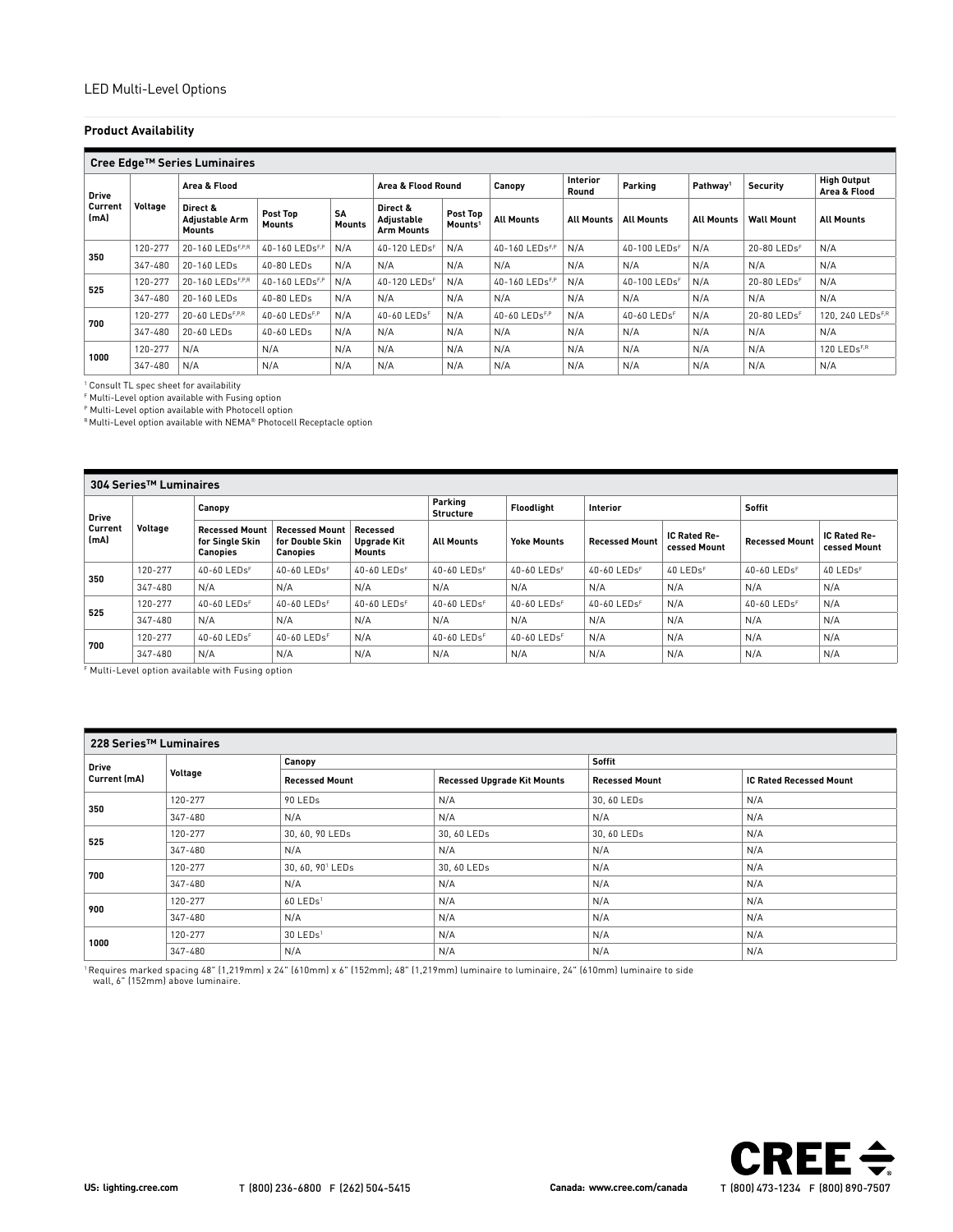# **350mA Drive Current**

**Note:** For use with products when 350mA drive current is specified. Specified drive current represents the maximum drive current that will be available with dimming option.<br>Specifying the maximum allowed drive current for sheet data where available.

|                 |                              | <b>Low Dimming Settings</b>       |                            |                              |                                          |                            |  |  |  |  |  |
|-----------------|------------------------------|-----------------------------------|----------------------------|------------------------------|------------------------------------------|----------------------------|--|--|--|--|--|
| <b>Position</b> | 120-277V                     |                                   |                            | 347-480V                     |                                          |                            |  |  |  |  |  |
|                 | <b>Drive Current</b><br>(mA) | <b>System Watts</b><br>Multiplier | Lumen<br><b>Multiplier</b> | <b>Drive Current</b><br>(mA) | <b>System Watts</b><br><b>Multiplier</b> | Lumen<br><b>Multiplier</b> |  |  |  |  |  |
| 0               | $\Omega$                     | 0.00                              | 0.00                       | 0                            | 0.00                                     | 0.00                       |  |  |  |  |  |
|                 | 75                           | 0.15                              | 0.15                       | 38                           | 0.10                                     | 0.11                       |  |  |  |  |  |
| $\mathfrak{p}$  | 125                          | 0.26                              | 0.27                       | 63                           | 0.17                                     | 0.18                       |  |  |  |  |  |
| 3               | 150                          | 0.31                              | 0.31                       | 75                           | 0.20                                     | 0.22                       |  |  |  |  |  |
| 4               | 175                          | 0.36                              | 0.37                       | 88                           | 0.23                                     | 0.29                       |  |  |  |  |  |
| 5               | 225                          | 0.45                              | 0.45                       | 113                          | 0.31                                     | 0.35                       |  |  |  |  |  |
| 6               | 275                          | 0.55                              | 0.53                       | 138                          | 0.38                                     | 0.41                       |  |  |  |  |  |
| 7               | 325                          | 0.64                              | 0.62                       | 163                          | 0.45                                     | 0.48                       |  |  |  |  |  |

| <b>Factory Dimming Settings</b>                                 |       |  |  |  |
|-----------------------------------------------------------------|-------|--|--|--|
| <b>Low Dimming</b><br><b>High Dimming</b><br>Setting<br>Setting |       |  |  |  |
| 75mA                                                            | 350mA |  |  |  |
| 175mA                                                           | 350mA |  |  |  |

|                 | <b>High Dimming Settings</b> |                                          |                     |                      |                                          |                     |  |  |  |
|-----------------|------------------------------|------------------------------------------|---------------------|----------------------|------------------------------------------|---------------------|--|--|--|
| <b>Position</b> | 120-277V                     |                                          |                     | 347-480V             |                                          |                     |  |  |  |
|                 | <b>Drive Current</b>         | <b>System Watts</b><br><b>Multiplier</b> | Lumen<br>Multiplier | <b>Drive Current</b> | <b>System Watts</b><br><b>Multiplier</b> | Lumen<br>Multiplier |  |  |  |
| 0               | 350                          | 0.67                                     | 0.70                | 175                  | 0.49                                     | 0.52                |  |  |  |
|                 | 425                          | 0.83                                     | 0.80                | 213                  | 0.59                                     | 0.60                |  |  |  |
| $\overline{2}$  | 475                          | 0.92                                     | 0.89                | 238                  | 0.66                                     | 0.66                |  |  |  |
| 3               | 525                          | 1.00                                     | 1.00                | 263                  | 0.74                                     | 0.73                |  |  |  |
| 4               | 525                          | 1.00                                     | 1.00                | 275                  | 0.77                                     | 0.76                |  |  |  |
| 5               | 525                          | 1.00                                     | 1.00                | 288                  | 0.81                                     | 0.79                |  |  |  |
| 6               | 525                          | 1.00                                     | 1.00                | 313                  | 0.88                                     | 0.85                |  |  |  |
| 7               | 525                          | 1.00                                     | 1.00                | 350                  | 1.00                                     | 1.00                |  |  |  |

# **525mA Drive Current**

**Note:** For use with products when 525mA drive current is specified. Specified drive current represents the maximum drive current that will be available with dimming option.<br>Specifying the maximum allowed drive current for

|                 | <b>Low Dimming Settings</b>  |                                          |                     |                              |                                          |                            |  |  |  |
|-----------------|------------------------------|------------------------------------------|---------------------|------------------------------|------------------------------------------|----------------------------|--|--|--|
| <b>Position</b> | 120-277V                     |                                          |                     | 347-480V                     |                                          |                            |  |  |  |
|                 | <b>Drive Current</b><br>(mA) | <b>System Watts</b><br><b>Multiplier</b> | Lumen<br>Multiplier | <b>Drive Current</b><br>(mA) | <b>System Watts</b><br><b>Multiplier</b> | Lumen<br><b>Multiplier</b> |  |  |  |
| $\Omega$        | $\Omega$                     | 0.00                                     | 0.00                | 0                            | 0.00                                     | 0.00                       |  |  |  |
|                 | 75                           | 0.15                                     | 0.15                | 75                           | 0.15                                     | 0.15                       |  |  |  |
| 2               | 125                          | 0.26                                     | 0.27                | 125                          | 0.26                                     | 0.27                       |  |  |  |
| 3               | 150                          | 0.31                                     | 0.31                | 150                          | 0.31                                     | 0.31                       |  |  |  |
| 4               | 175                          | 0.36                                     | 0.37                | 175                          | 0.45                                     | 0.45                       |  |  |  |
| 5               | 225                          | 0.45                                     | 0.45                | 225                          | 0.45                                     | 0.45                       |  |  |  |
| 6               | 275                          | 0.55                                     | 0.53                | 275                          | 0.55                                     | 0.53                       |  |  |  |
| 7               | 325                          | 0.64                                     | 0.62                | 325                          | 0.64                                     | 0.62                       |  |  |  |

| <b>Factory Dimming Settings</b>                                 |       |  |  |  |
|-----------------------------------------------------------------|-------|--|--|--|
| <b>High Dimming</b><br><b>Low Dimming</b><br>Setting<br>Settina |       |  |  |  |
| 75mA                                                            | 525mA |  |  |  |
| 175mA                                                           | 525mA |  |  |  |

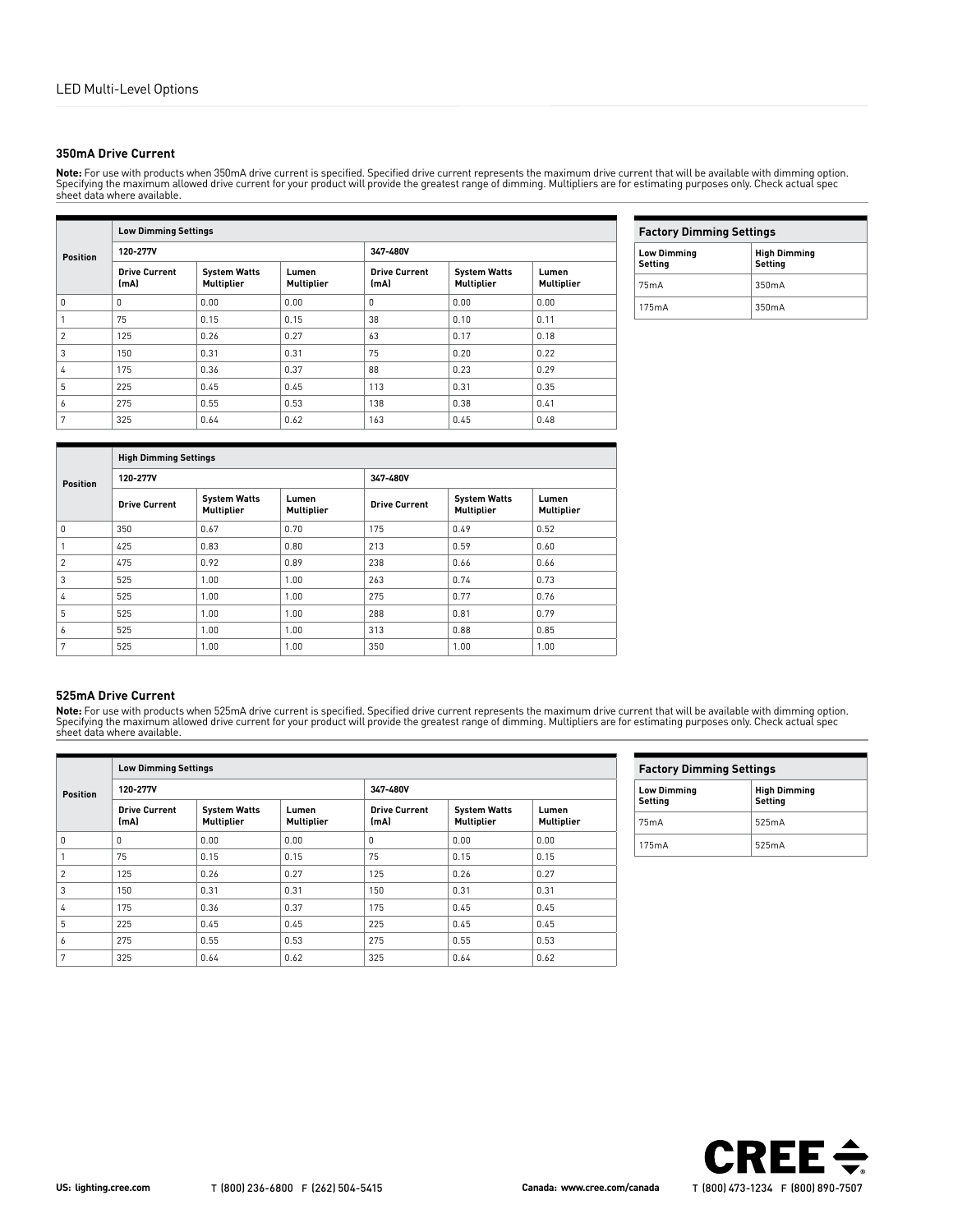## **525mA Drive Current Continued**

**Note:** For use with products when 525mA drive current is specified. Specified drive current represents the maximum drive current that will be available with dimming option. Specifying the maximum allowed drive current for your product will provide the greatest range of dimming. Multipliers are for estimating purposes only. Check actual spec sheet data where available.

|                 | <b>High Dimming Settings</b> |                                   |                            |                              |                                          |                     |  |  |  |  |
|-----------------|------------------------------|-----------------------------------|----------------------------|------------------------------|------------------------------------------|---------------------|--|--|--|--|
| <b>Position</b> | 120-277V                     |                                   |                            | 347-480V                     |                                          |                     |  |  |  |  |
|                 | <b>Drive Current</b><br>(mA) | <b>System Watts</b><br>Multiplier | Lumen<br><b>Multiplier</b> | <b>Drive Current</b><br>(mA) | <b>System Watts</b><br><b>Multiplier</b> | Lumen<br>Multiplier |  |  |  |  |
| 0               | 350                          | 0.67                              | 0.70                       | 350                          | 0.67                                     | 0.70                |  |  |  |  |
|                 | 425                          | 0.83                              | 0.80                       | 425                          | 0.83                                     | 0.80                |  |  |  |  |
| 2               | 475                          | 0.92                              | 0.89                       | 475                          | 0.82                                     | 0.89                |  |  |  |  |
| 3               | 525                          | 1.00                              | 1.00                       | 525                          | 1.00                                     | 1.00                |  |  |  |  |
| 4               | 525                          | 1.00                              | 1.00                       | 525                          | 1.00                                     | 1.00                |  |  |  |  |
| 5               | 525                          | 1.00                              | 1.00                       | 525                          | 1.00                                     | 1.00                |  |  |  |  |
| 6               | 525                          | 1.00                              | 1.00                       | 525                          | 1.00                                     | 1.00                |  |  |  |  |
| 7               | 525                          | 1.00                              | 1.00                       | 525                          | 1.00                                     | 1.00                |  |  |  |  |

## **700mA Drive Current**

**Note:** For use with products when 700mA drive current is specified. Specified drive current represents the maximum drive current that will be available with dimming option.<br>Specifying the maximum allowed drive current for

|                 | <b>Low Dimming Settings</b>  |                                          |                       |                              |                                          |                     |  |  |  |
|-----------------|------------------------------|------------------------------------------|-----------------------|------------------------------|------------------------------------------|---------------------|--|--|--|
| <b>Position</b> | 120-277V                     |                                          |                       | 347-480V                     |                                          |                     |  |  |  |
|                 | <b>Drive Current</b><br>(mA) | <b>System Watts</b><br><b>Multiplier</b> | Lumen Multi-<br>plier | <b>Drive Current</b><br>(mA) | <b>System Watts</b><br><b>Multiplier</b> | Lumen<br>Multiplier |  |  |  |
| $\Omega$        | 0                            | 0.00                                     | 0.00                  | $\mathbf{0}$                 | 0.0                                      | 0.0                 |  |  |  |
|                 | 75                           | 0.11                                     | 0.12                  | 75                           | 0.14                                     | 0.12                |  |  |  |
| $\overline{2}$  | 125                          | 0.19                                     | 0.21                  | 125                          | 0.19                                     | 0.21                |  |  |  |
| 3               | 150                          | 0.23                                     | 0.25                  | 150                          | 0.23                                     | 0.25                |  |  |  |
| 4               | 175                          | 0.26                                     | 0.29                  | 175                          | 0.26                                     | 0.29                |  |  |  |
| 5               | 225                          | 0.32                                     | 0.35                  | 225                          | 0.33                                     | 0.35                |  |  |  |
| 6               | 275                          | 0.40                                     | 0.42                  | 275                          | 0.40                                     | 0.42                |  |  |  |
| 7               | 325                          | 0.78                                     | 0.49                  | 325                          | 0.47                                     | 0.49                |  |  |  |

| <b>Factory Dimming Settings</b>                                 |  |  |  |  |  |
|-----------------------------------------------------------------|--|--|--|--|--|
| <b>High Dimming</b><br><b>Low Dimming</b><br>Settina<br>Settina |  |  |  |  |  |
| 700mA<br>75mA                                                   |  |  |  |  |  |
| 700mA<br>175mA                                                  |  |  |  |  |  |

| <b>Position</b> | <b>High Dimming Settings</b> |                                          |                     |                              |                                          |                     |
|-----------------|------------------------------|------------------------------------------|---------------------|------------------------------|------------------------------------------|---------------------|
|                 | 120-277V                     |                                          |                     | 347-480V                     |                                          |                     |
|                 | <b>Drive Current</b><br>(mA) | <b>System Watts</b><br><b>Multiplier</b> | Lumen<br>Multiplier | <b>Drive Current</b><br>(mA) | <b>System Watts</b><br><b>Multiplier</b> | Lumen<br>Multiplier |
| 0               | 350                          | 0.50                                     | 0.56                | 350                          | 0.49                                     | 0.56                |
|                 | 425                          | 0.62                                     | 0.63                | 425                          | 0.60                                     | 0.63                |
| 2               | 475                          | 0.68                                     | 0.70                | 475                          | 0.67                                     | 0.70                |
| 3               | 525                          | 0.76                                     | 0.79                | 525                          | 0.73                                     | 0.79                |
| 4               | 550                          | 0.80                                     | 0.80                | 550                          | 0.78                                     | 0.80                |
| 5               | 575                          | 0.83                                     | 0.84                | 575                          | 0.81                                     | 0.80                |
| 6               | 625                          | 0.90                                     | 0.91                | 625                          | 0.88                                     | 0.91                |
| 7               | 700                          | 1.00                                     | 1.00                | 700                          | 1.00                                     | 1.00                |

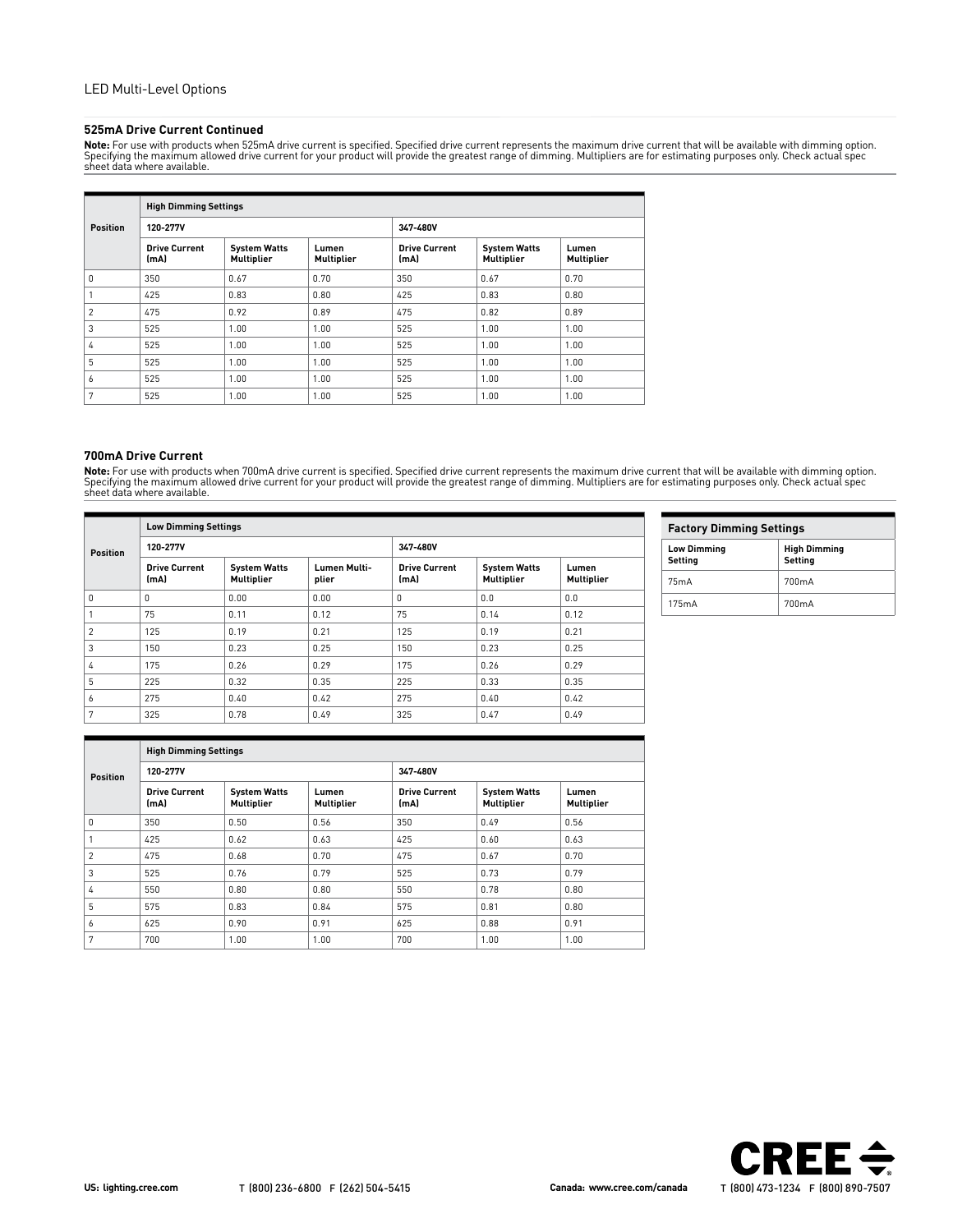## **1000mA Drive Current**

**Note**: For use with products when 1000mA drive current is specified. Specified drive current represents the maximum drive current that will be available with dimming option.<br>Specifying the maximum allowed drive current fo

| <b>Position</b> | <b>Low Dimming Settings</b>  |                                          | <b>High Dimming Settings</b> |                              |                                          |                            |
|-----------------|------------------------------|------------------------------------------|------------------------------|------------------------------|------------------------------------------|----------------------------|
|                 | 120-277V                     |                                          |                              | 120-277V                     |                                          |                            |
|                 | <b>Drive Current</b><br>(mA) | <b>System Watts</b><br><b>Multiplier</b> | Lumen<br><b>Multiplier</b>   | <b>Drive Current</b><br>(mA) | <b>System Watts</b><br><b>Multiplier</b> | Lumen<br><b>Multiplier</b> |
| $\Omega$        | $\Omega$                     | 0.00                                     | 0.00                         | 525                          | 0.44                                     | 0.53                       |
|                 | 110                          | 0.08                                     | 0.16                         | 650                          | 0.56                                     | 0.63                       |
| $\overline{2}$  | 175                          | 0.13                                     | 0.25                         | 750                          | 0.65                                     | 0.71                       |
| 3               | 225                          | 0.19                                     | 0.25                         | 825                          | 0.73                                     | 0.77                       |
| 4               | 270                          | 0.22                                     | 0.30                         | 850                          | 0.75                                     | 0.79                       |
| 5               | 350                          | 0.29                                     | 0.39                         | 900                          | 0.78                                     | 0.83                       |
| 6               | 425                          | 0.36                                     | 0.43                         | 1000                         | 0.87                                     | 0.91                       |
| 7               | 500                          | 0.42                                     | 0.51                         | 1050                         | 1.00                                     | 1.00                       |

| <b>Factory Dimming Settings</b> |                                |  |
|---------------------------------|--------------------------------|--|
| <b>Low Dimming</b><br>Settina   | <b>High Dimming</b><br>Setting |  |
| 110mA                           | $1000 \text{mA}$               |  |
| 175mA                           | $1000 \text{mA}$               |  |

## **VG Series**

**Note:** For use with VG Series luminaires

| <b>VG Series Luminaires</b>                                               |         |           |  |  |
|---------------------------------------------------------------------------|---------|-----------|--|--|
| <b>Availability</b><br>Voltage<br><b>Input Power</b><br><b>Designator</b> |         |           |  |  |
|                                                                           | 120-277 | Available |  |  |
|                                                                           | 347.480 | Available |  |  |

| <b>Position</b> | <b>Low Dimming Settings</b><br>120-277V, 347V, 480V |      | <b>High Dimming Settings</b><br>120-277V, 347V, 480V |      |  |
|-----------------|-----------------------------------------------------|------|------------------------------------------------------|------|--|
|                 |                                                     |      |                                                      |      |  |
| 0               | 0.00                                                | 0.00 | 0.44                                                 | 0.53 |  |
|                 | 0.08                                                | 0.16 | 0.56                                                 | 0.63 |  |
| $\mathfrak{p}$  | 0.13                                                | 0.25 | 0.65                                                 | 0.71 |  |
| 3               | 0.19                                                | 0.25 | 0.73                                                 | 0.77 |  |
| 4               | 0.22                                                | 0.30 | 0.75                                                 | 0.79 |  |
| 5               | 0.29                                                | 0.39 | 0.78                                                 | 0.83 |  |
| 6               | 0.36                                                | 0.43 | 0.87                                                 | 0.91 |  |
| 7               | 0.42                                                | 0.51 | 1.00                                                 | 1.00 |  |

| <b>Factory Dimming Settings</b> |                               |                                |  |  |
|---------------------------------|-------------------------------|--------------------------------|--|--|
| Multi-Level<br><b>Option</b>    | <b>Low Dimming</b><br>Setting | <b>High Dimming</b><br>Setting |  |  |
| ML                              | 5                             | 7                              |  |  |
| ML <sub>1</sub>                 | 5                             | 4                              |  |  |
| ML <sub>2</sub>                 | 1                             | 7                              |  |  |
| ML3                             | 1                             | 4                              |  |  |
| M <sub>L</sub>                  |                               | n                              |  |  |
| ML <sub>5</sub>                 | 5                             | 0                              |  |  |

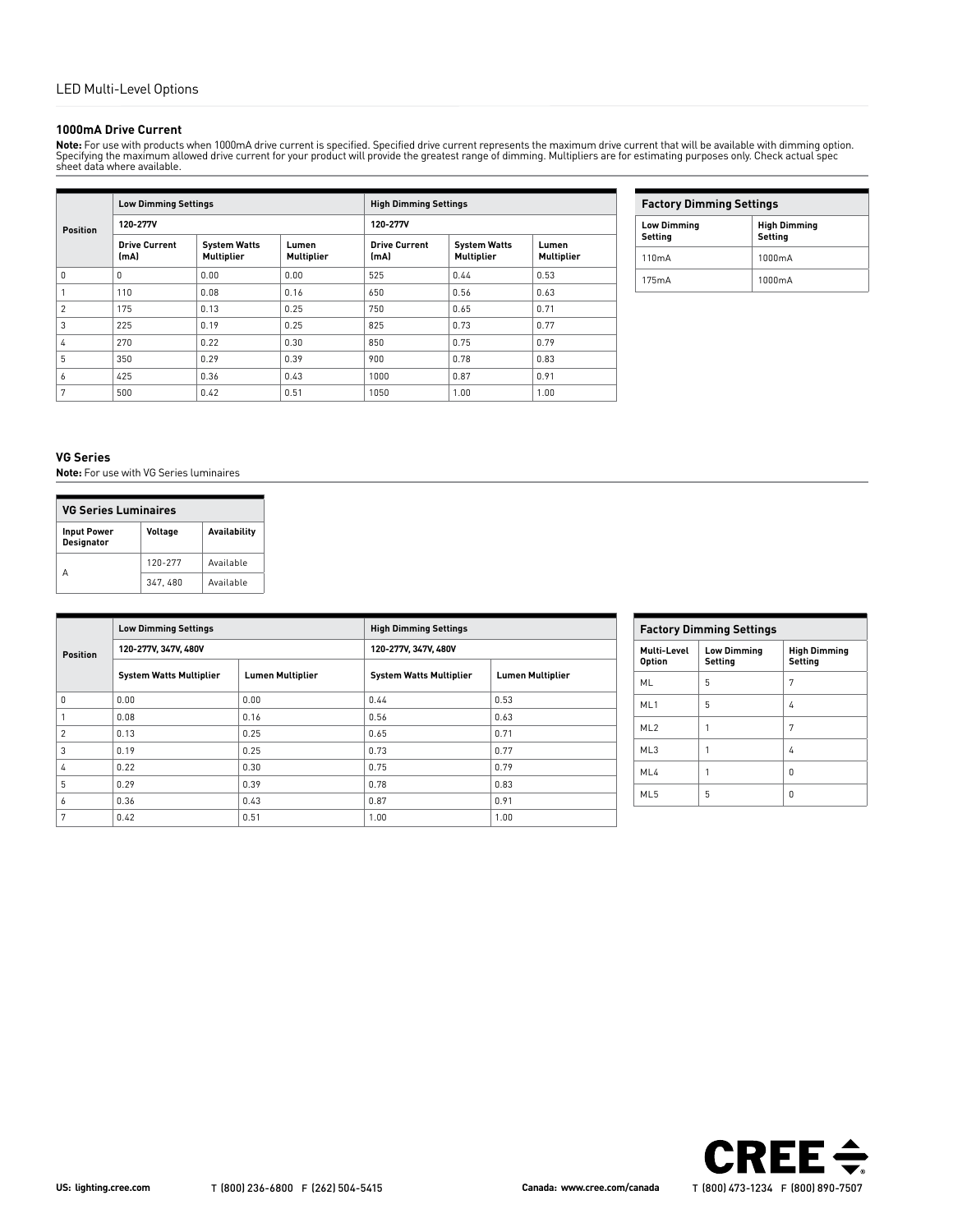# LED Multi-Level Options

# **CPY Series**

**Note:** For use with CPY250™ luminaires

| <b>CPY Series Luminaires</b>                                              |         |           |  |  |
|---------------------------------------------------------------------------|---------|-----------|--|--|
| Voltage<br><b>Availability</b><br><b>Input Power</b><br><b>Designator</b> |         |           |  |  |
| A.C                                                                       | 120-277 | N/A       |  |  |
|                                                                           | 347-480 | N/A       |  |  |
| <b>B.D&amp;E</b>                                                          | 120-277 | Available |  |  |
|                                                                           | 347-480 | N/A       |  |  |

| <b>Factory Dimming Settings</b>         |                              |                               |                                |  |  |  |
|-----------------------------------------|------------------------------|-------------------------------|--------------------------------|--|--|--|
| <b>Input Power</b><br><b>Designator</b> | Multi-Level<br><b>Option</b> | <b>Low Dimming</b><br>Setting | <b>High Dimming</b><br>Setting |  |  |  |
| B                                       | ML                           | 4                             | 5                              |  |  |  |
| n                                       | ML                           | 4                             | 7                              |  |  |  |
| F                                       | ML                           | 5                             | 7                              |  |  |  |

| <b>CPY Series - Input Power Designator B</b> |                                          |                     |                                   |                            |  |
|----------------------------------------------|------------------------------------------|---------------------|-----------------------------------|----------------------------|--|
|                                              | <b>Low Dimming Settings</b>              |                     | <b>High Dimming Settings</b>      |                            |  |
| <b>Position</b>                              | 120-277V                                 |                     | 120-277V                          |                            |  |
|                                              | <b>System Watts</b><br><b>Multiplier</b> | Lumen<br>Multiplier | <b>System Watts</b><br>Multiplier | Lumen<br><b>Multiplier</b> |  |
| $\Omega$                                     | 0.20                                     | 0.12                | 0.72                              | 0.75                       |  |
| 1                                            | 0.27                                     | 0.28                | 0.81                              | 0.83                       |  |
| $\mathfrak{p}$                               | 0.32                                     | 0.33                | 0.90                              | 0.91                       |  |
| 3                                            | 0.36                                     | 0.38                | 1.00                              | 1.00                       |  |
| 4                                            | 0.45                                     | 0.48                | 1.00                              | 1.00                       |  |
| 5                                            | 0.54                                     | 0.57                | 1.00                              | 1.00                       |  |
| 6                                            | 0.63                                     | 0.67                | 1.00                              | 1.00                       |  |
| 7                                            | 0.68                                     | 0.71                | 1.00                              | 1.00                       |  |

| <b>CPY Series - Input Power Designators D &amp; E</b> |                                          |                     |                                          |                            |  |
|-------------------------------------------------------|------------------------------------------|---------------------|------------------------------------------|----------------------------|--|
|                                                       | <b>Low Dimming Settings</b><br>120-277V  |                     | <b>High Dimming Settings</b><br>120-277V |                            |  |
| <b>Position</b>                                       |                                          |                     |                                          |                            |  |
|                                                       | <b>System Watts</b><br><b>Multiplier</b> | Lumen<br>Multiplier | <b>System Watts</b><br><b>Multiplier</b> | Lumen<br><b>Multiplier</b> |  |
| 0                                                     | 0.00                                     | 0.00                | 0.51                                     | 0.54                       |  |
| 1                                                     | 0.12                                     | 0.13                | 0.64                                     | 0.66                       |  |
| $\mathfrak{p}$                                        | 0.18                                     | 0.17                | 0.71                                     | 0.73                       |  |
| 3                                                     | 0.21                                     | 0.21                | 0.79                                     | 0.81                       |  |
| 4                                                     | 0.25                                     | 0.25                | 0.83                                     | 0.85                       |  |
| 5                                                     | 0.33                                     | 0.34                | 0.86                                     | 0.87                       |  |
| 6                                                     | 0.41                                     | 0.43                | 0.95                                     | 0.96                       |  |
| 7                                                     | 0.47                                     | 0.49                | 1.00                                     | 1.00                       |  |

# **OSQ Series**

**Note:** For use with OSQ™ luminaires

| <b>0SQ Series Luminaires</b>                                              |         |                          |  |  |
|---------------------------------------------------------------------------|---------|--------------------------|--|--|
| <b>Availability</b><br>Voltage<br><b>Input Power</b><br><b>Designator</b> |         |                          |  |  |
| A, B, J, K,                                                               | 120-277 | Available <sup>F,R</sup> |  |  |
| S. T. U                                                                   | 347-480 | N/A                      |  |  |

F Multi-Level option available with Fusing option R Multi-Level option available with NEMA® Photocell

Receptacle option

| <b>OSQ Series - Input Power Designators A, J &amp; S</b> |                                         |                         |                                          |                         |  |
|----------------------------------------------------------|-----------------------------------------|-------------------------|------------------------------------------|-------------------------|--|
|                                                          | <b>Low Dimming Settings</b><br>120-277V |                         | <b>High Dimming Settings</b><br>120-277V |                         |  |
| <b>Position</b>                                          |                                         |                         |                                          |                         |  |
|                                                          | <b>System Watts Multiplier</b>          | <b>Lumen Multiplier</b> | <b>System Watts Multiplier</b>           | <b>Lumen Multiplier</b> |  |
| $\Omega$                                                 | 0.00                                    | 0.00                    | 0.50                                     | 0.60                    |  |
|                                                          | 0.12                                    | 0.14                    | 0.62                                     | 0.72                    |  |
| $\overline{2}$                                           | 0.17                                    | 0.23                    | 0.71                                     | 0.80                    |  |
| 3                                                        | 0.22                                    | 0.29                    | 0.78                                     | 0.85                    |  |
| 4                                                        | 0.26                                    | 0.34                    | 0.81                                     | 0.87                    |  |
| 5                                                        | 0.34                                    | 0.43                    | 0.85                                     | 0.90                    |  |
| 6                                                        | 0.41                                    | 0.51                    | 0.95                                     | 0.97                    |  |
| 7                                                        | 0.48                                    | 0.58                    | 1.00                                     | 1.00                    |  |

| <b>Factory Dimming Settings</b> |                       |                           |                            |  |
|---------------------------------|-----------------------|---------------------------|----------------------------|--|
| Input<br>Power<br>Designator    | Multi-Level<br>Option | Low<br>Dimming<br>Setting | High<br>Dimmina<br>Settina |  |
| A. J & S                        | ML                    | 5                         | 7                          |  |
| <b>B.K&amp;T</b>                | ML                    | 5                         | 7                          |  |
|                                 | МI                    |                           |                            |  |